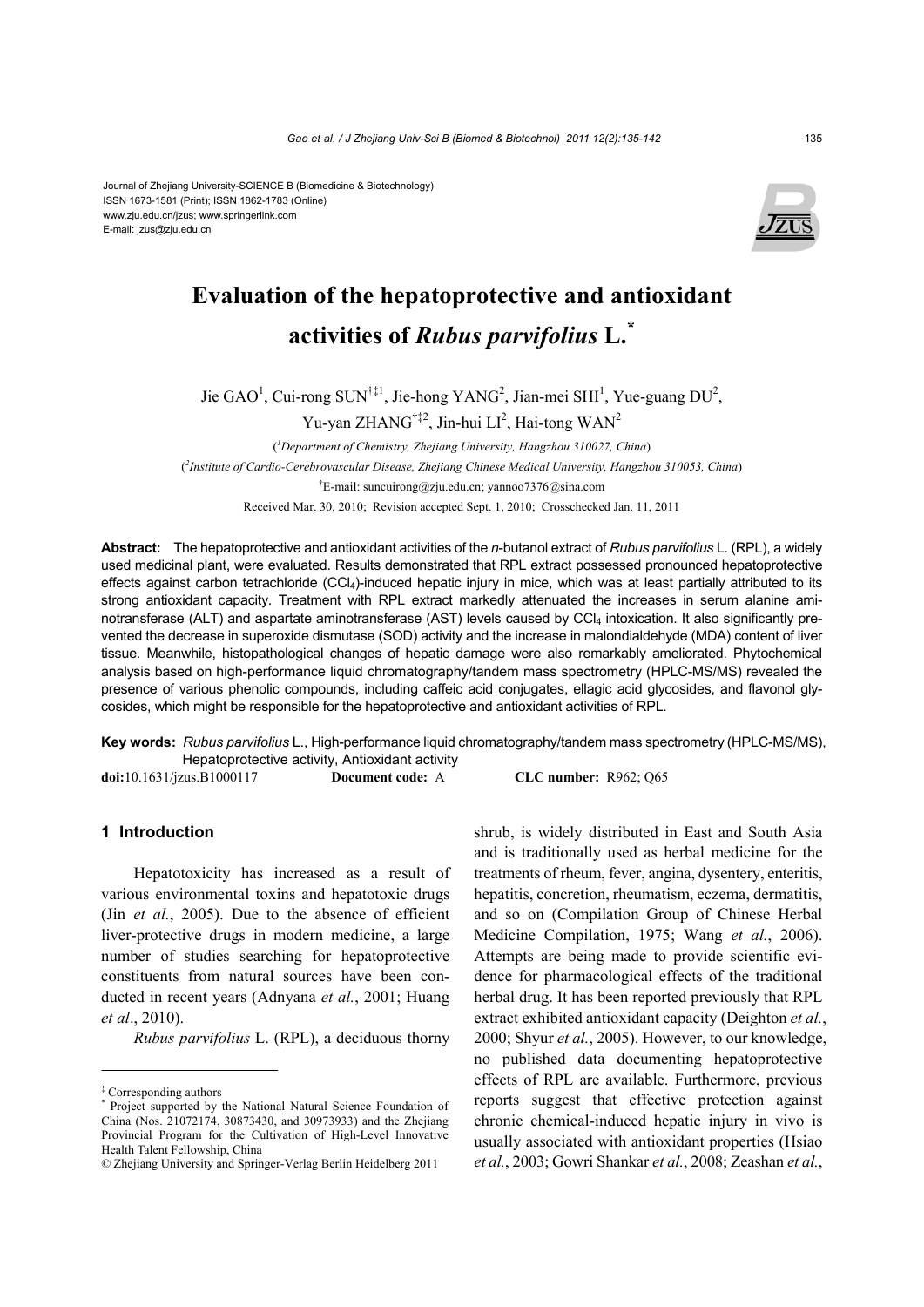2009). These results motivate us to investigate the potential hepatoprotective and antioxidant activities of RPL extract.

In search of principal bioactive constituents responsible for these pharmacological activities, highperformance liquid chromatography/tandem mass spectrometry (HPLC-MS/MS) was utilized, providing an advantage over conventional methods by avoiding the drawbacks such as inefficiency and low sensitivity (Chen *et al.*, 2008). Various natural constituents in crude plant extracts have been determined using HPLC-MS/MS (Carmona *et al.*, 2007; Hollecker *et al.*, 2009; Huang *et al.*, 2009).

In this study, we evaluated the antioxidant activity of RPL by 1,1-diphenyl-2-picrylhydrazyl (DPPH) free radical scavenging assay and assessed its hepatoprotective effects on chronic carbon tetrachloride (CCl4)-induced liver damage in mice by biochemical assays and histopathological observations. Major bioactive constituents of this extract were tentatively identified by HPLC-MS/MS rapidly. Offline Fourier transform ion cyclotron resonance mass spectrometry (FT-ICRMS) as an auxiliary method was performed to confirm the proposed structures further.

#### **2 Materials and methods**

#### **2.1 Chemicals and reagents**

HPLC-grade acetonitrile was obtained from Merck Co. (Darmstadt, Germany) and water was purified by a Milli-Q purification system (Millipore, Bedford, MA, USA). DPPH and resveratrol were purchased from Sigma Chemical Co. (St. Louis, MO, USA). Ethanol (95%, v/v) and *n*-butanol were obtained from Hangzhou Huipu Chemical and Apparatus Co., Ltd. (China).  $CCl<sub>4</sub>$  was of analytical grade and was purchased from Shanghai Lingfeng Chemical Reagent Co., Ltd. (China). Formic acid (analytical grade) was obtained from Jiangsu Tongsheng Chemical Reagent Co., Ltd. (China). Bifendate pills were purchased from Zhejiang Medicine Co., Ltd. (China). Alanine aminotransferase (ALT), aspartate aminotransferase (AST), superoxide dismutase (SOD), and malondialdehyde (MDA) kits were obtained from Nanjing Jiancheng Bioengineering Institute (China).

#### **2.2 Sample preparation**

The whole plants of RPL were collected from Longhua County, Hebei Province, China in October 2008 and were authenticated by Prof. Hai-tong WAN (Institute of Cardio-Cerebrovascular Disease, Zhejiang Chinese Medical University, China). The dried herbs (7 kg) were macerated with 95% ethanol (40 L) at room temperature for 14 d, and the process of extraction was repeated three times to yield a concentrated ethanol extract. The extract was partitioned with petroleum ether, ethyl acetate, and *n*-butanol (stirred for 2 h each time). The *n*-butanol extract was used for the subsequent studies.

#### **2.3 Animals**

Healthy Kunming mice of either sex (weighing 20–25 g) were obtained from Institute of Zoology, Zhejiang Chinese Medical University, Hangzhou, China. All animals were cared for according to local guidelines for the care of laboratory animals of Zhejiang Chinese Medical University, and were approved by Zhejiang Animal Care and Use Committee [Certificate No. SCXK (Zhe) 2008-0115]. The animals were housed in standard conditions with a 12-h light/12-h dark cycle and allowed free access to a standard dry pellet diet and water ad libitum.

#### **2.4 HPLC-MS/MS**

The HPLC system was comprised of an Agilent 1100 analytical HPLC equipped with a G1314A variable-wavelength detector (VWD) and an Agilent ChemStation for data analysis. A reversed-phase Akasil C<sub>18</sub> column (4.6 mm×250 mm, 5 µm; Agela Technologies, Beijing, China) was used for separation, and the column temperature was set at 40 °C. A linear gradient elution of  $0.01\%$  (v/v) formic acid (A) and acetonitrile (B) was used with  $8\frac{22\% (v/v)}{v}$  B in 60 min. The flow rate was 1.0 ml/min, and the injection volume was  $20 \mu$ . The detection wavelength was 365 nm. HPLC-MS/MS analysis was performed using the Agilent HPLC system described above coupled to a Bruker Esquire 3000<sup>plus</sup> ion trap mass spectrometer (Bruker-Franzen Analytik GmbH, Bremen, Germany) equipped with an electrospray ionization (ESI) source. Instrument control and data acquisition were performed using Esquire 5.0 software. Samples were infused into the source chamber from the HPLC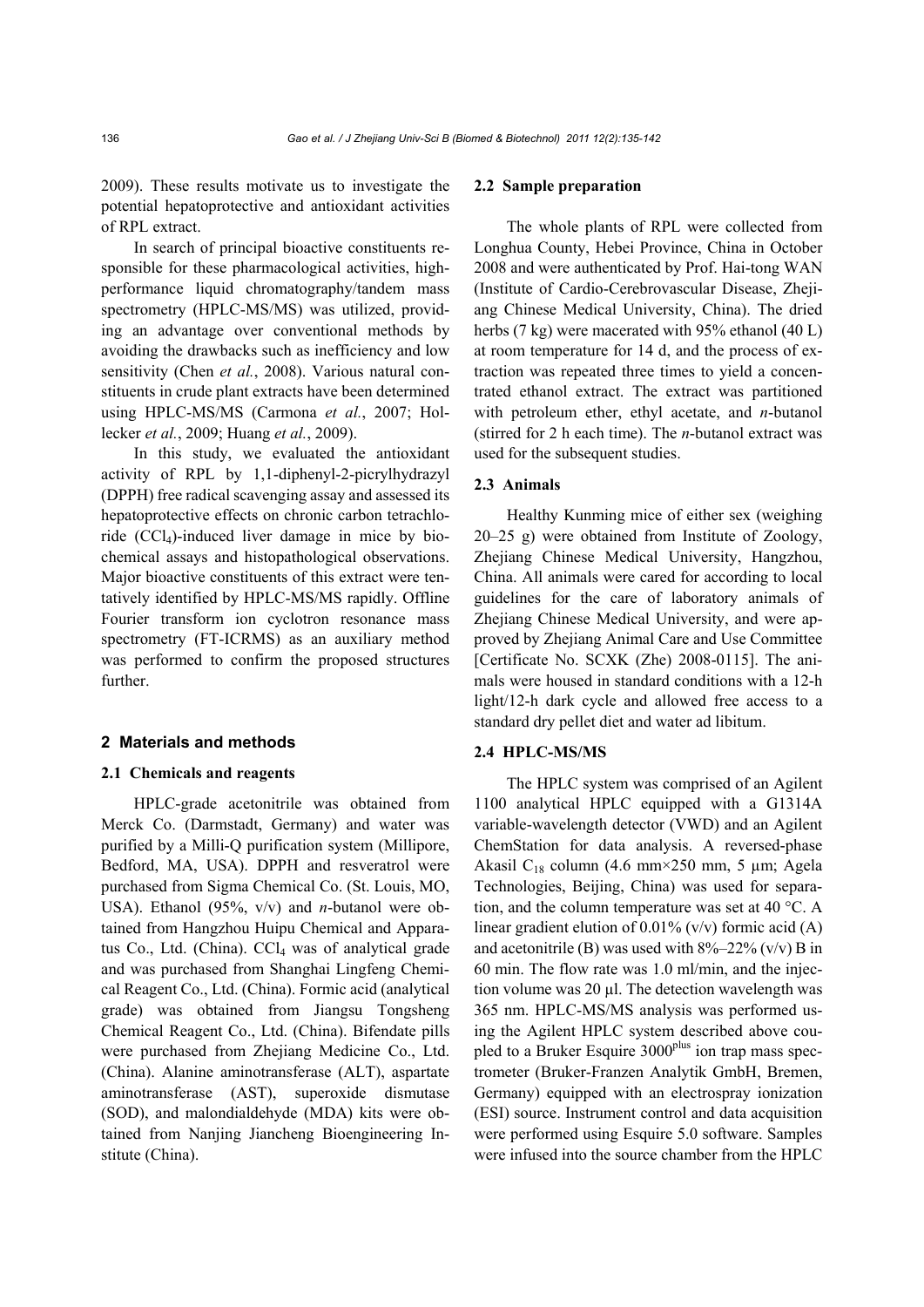system though a T-junction with a splitting ratio of 2:1. The ESI-MS conditions were optimized as follows: ion source temperature, 250 °C; needle voltage, 4.0 kV; drying gas  $(N_2)$ , 10 L/min; nebulizing gas  $(N_2)$ ,  $2.1 \times 10^5$  Pa; collision gas (He),  $6.3 \times 10^{-7}$  Pa; scan range, *m/z* 50–1200; and collision energy, 0.55–1.10 V.

# **2.5 Offline FT-ICRMS**

The accurate mass spectrometric experiments were carried out using an Apex III Fourier transform ion cyclotron resonance mass spectrometer (Bruker Daltonics, Billerica, MA, USA) equipped with an Apollo electrospray ionization source operated in the negative ion mode. The solutions were infused at a rate of 3.0 µl/min using a Cole-Parmer syringe pump. The spray voltage was 4.5 kV and the temperature of the capillary was 250 °C. Nitrogen was used as nebulizing gas  $(2.4 \times 10^5 \text{ Pa})$  and drying gas (30 units). Each spectrum was an average of eight transients, each composed of 512 K points and acquired using an SGI workstation operating XMASS Version 6.1.1.

#### **2.6 DPPH free radical scavenging assay**

Free radical scavenging activity was evaluated with DPPH assay, as described previously (Luo *et al.*, 2002; He *et al.*, 2008). The reaction mixtures containing 180 μl of 150 μmol/L DPPH in ethanol and 20 μl of sample solutions (2-fold serial dilutions) were added to a 96-well microplate and then maintained at 37 °C until the reaction plateau was reached (30 min). The absorbance was measured at 517 nm. Percent inhibition (*I*) was calculated by the following equation:

$$
I=(A_{\text{control}}-A_{\text{sample}})/A_{\text{control}} \times 100\%,
$$

where  $A_{control}$  is the absorbance of the ethanolcontaining control, and *A*sample is the absorbance of the reaction mixture with the tested sample.  $IC_{50}$  values are determined to be the concentration at which DPPH radical is scavenged by 50%. Resveratrol was used as a positive control.

## **2.7 Hepatoprotective studies**

Animals were divided into four groups of ten mice each: normal control group,  $CCl<sub>4</sub>$  control group, RPL-treated group, and bifendate-treated group (bifendate as a positive control). Mice of RPL-treated group were fed with 0.5 ml RPL aqueous solution via gavage tube at a dose of 20 mg/kg twice daily for 7 d prior to the CCl4 treatment. The bifendate-treated group was given 200 mg/kg bifendate twice daily for 7 d, and the remaining two groups were given pure water only as controls. At 2 h following the last treatment, the normal control group received an equal volume of peanut oil and the other three groups were administered  $\text{CCl}_4(0.1\% \text{ (v/v)} \text{ CCl}_4 \text{ in } \text{peanut oil})$  by intraperitoneal injection at a dose of 10 ml/kg. After fasting for 18 h, blood samples were collected by removing the eyes, and the serum was separated for the measurements of ALT and AST. Liver tissue samples were taken and dissected into two pieces. One piece was utilized to prepare  $10\%$  (v/v) liver homogenates with physiological saline for the assay of SOD activity and MDA content. The other piece was fixed in 10% (v/v) formalin solution, dehydrated with ethanol solutions, and embedded in paraffin wax. Sections were prepared and then stained with hematoxylin-eosin (H&E) for histopathological observation. Quantitative data were expressed as mean± standard error (SE). Student's *t*-test was used to evaluate the significance of the difference between groups. *P*<0.05 was considered statistically significant.

## **3 Results**

# **3.1 Identification of principal components of RPL extract by HPLC-MS/MS**

A suitable HPLC-MS/MS method for the *n*-butanol extract of RPL was developed by optimizing parameters. The HPLC chromatogram of the extract is shown in Fig. 1. Eight major bioactive components were investigated and designated as compounds **1** to **8** by retention time. Mass spectral data were obtained in the negative ion mode, which can give more structural information. ESI-MS analysis in combination with high-resolution FT-ICRMS data (Table 1) and relative literature resulted in the structural determination of these compounds. Details of these compounds are delineated as follows.

Compound **1** exhibited an ESI-MS spectrum with two abundant ions, [M-H]<sup>−</sup> at *m/z* 297 and [2M-H]<sup>−</sup> at  $m/z$  595. In the MS<sup>2</sup> spectrum, the deprotonated ion produced two key fragment ions at *m/z* 179 and 135, indicating the presence of a caffeoyl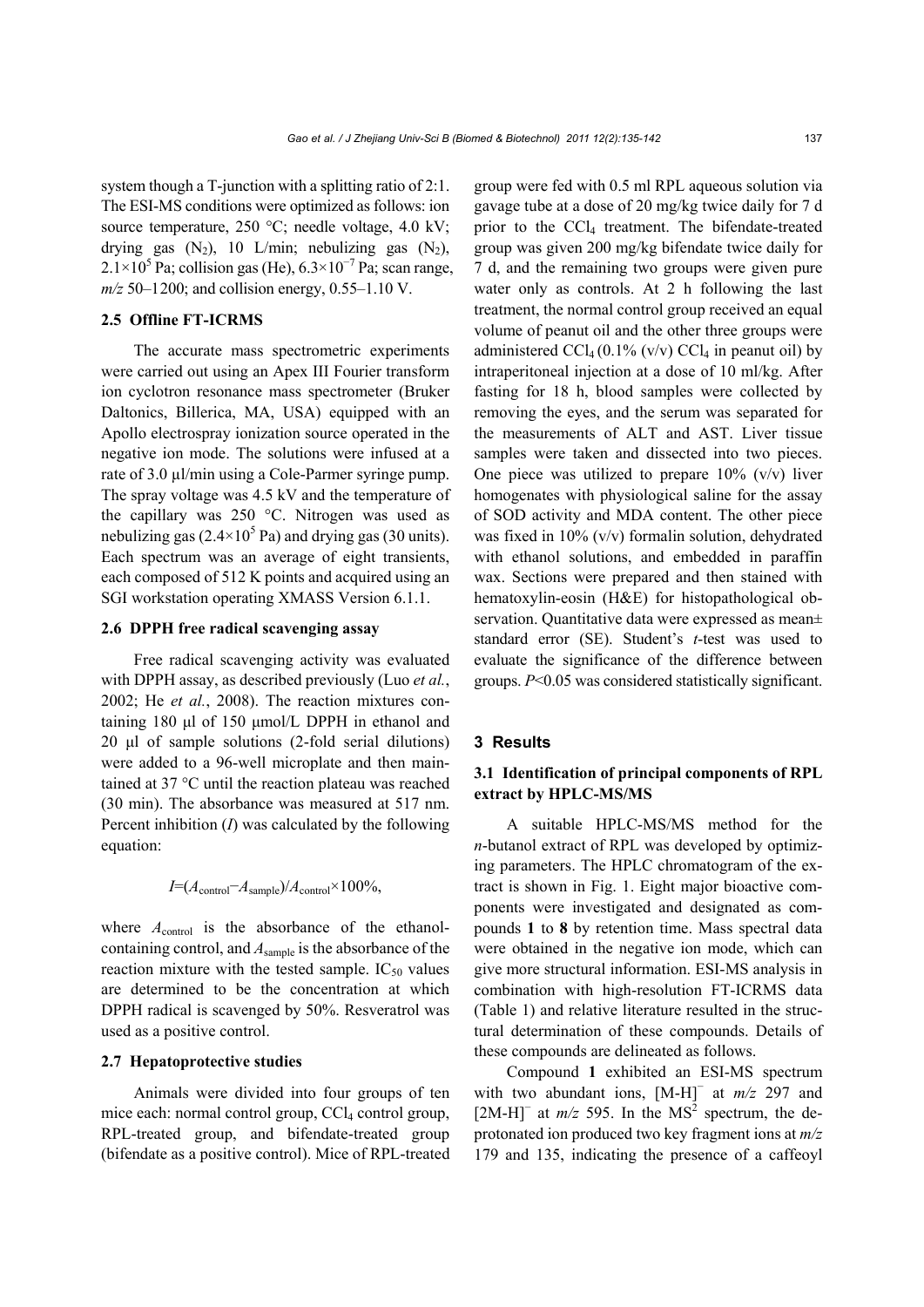

**Fig. 1 HPLC chromatogram of the** *n***-butanol extract of RPL** 

Eight major bioactive components were investigated and designated as compounds **1** to **8**

**Table 1 Accurate masses and assigned elemental compositions of eight compounds (1–8)** 

| Comp.        | Composition            | Measured<br>m/z | Theoretical<br>m/z | Error<br>$(\times 10^{-6})$ |
|--------------|------------------------|-----------------|--------------------|-----------------------------|
| 1            | $C_{13}H_{13}O_8^-$    | 297.0609        | 297.0616           | $-2.4$                      |
| $\mathbf{2}$ | $C_{15}H_{17}O_9^-$    | 341.0872        | 341.0878           | $-1.8$                      |
| 3            | $C_{15}H_{17}O_9^-$    | 341.0871        | 341.0878           | $-2.1$                      |
| 4            | $C_{16}H_{19}O_9^-$    | 355.1024        | 355.1035           | $-3.1$                      |
| 5            | $C_{19}H_{13}O_{12}^-$ | 433.0405        | 433.0412           | $-16$                       |
| 6            | $C_{19}H_{13}O_{12}^-$ | 433.0408        | 433.0412           | $-0.9$                      |
| 7            | $C_{21}H_{17}O_{13}^-$ | 477.0658        | 477.0675           | $-3.6$                      |
| 8            | $C_{21}H_{19}O_{12}^-$ | 463.0877        | 463.0882           | $-11$                       |

moiety. During  $MS<sup>3</sup>$  experiment of the fragment ion at  $m/z$  135, the product ions at  $m/z$  117 and 89 were yielded by the loss of  $H_2O$  and the consecutive loss of CO. On the bases of the mass spectra and previously published data (Lee *et al.*, 2000; Parveen *et al.*, 2008), compound **1** was tentatively identified as 2-caffeoyl-3,4-dihydroxybutanoic acid or 4-caffeoyl-2,3-dihydroxybutanoic acid.

Compounds **2** and **3**, a pair of isomers, gave the same [M-H]<sup>−</sup> at *m/z* 341 and showed similar MS<sup>n</sup> behaviors. In the  $MS<sup>2</sup>$  spectra, the fragment ions at *m/z* 179 (M−162, loss of a hexose residue) and *m/z* 135 were also present, which was in accordance with the existence of a caffeoyl moiety. Furthermore, the precursor ion produced a sequence of fragments at *m/z* 281, 251, and 221, attributed to the different cleavages within the hexose residue. Compared with the previously published data (Moco *et al.*, 2006), compounds **2** and **3** were proposed to be caffeoylhexoside.

The full scan mass spectrum of compound **4**

presented the  $[M-H]$ <sup>−</sup> at  $m/z$  355 and  $[2M-H]$ <sup>−</sup> at  $m/z$ 711, indicating the molecular weight of 356. Similarly, the product ions at *m/z* 179 and 135 were observed in  $MS<sup>2</sup>$  spectra, suggesting that compound 4 also contained a caffeoyl moiety. Fragment ions at *m/z* 193 and 161 were derived from the neutral loss of 162 Da (a caffeoyl moiety) and the consecutive elimination of 32 Da (a molecule of  $CH<sub>3</sub>OH$ ). Based on the above results and the literature (Ming *et al.*, 2002), compound **4** was tentatively assigned as methyl-caffeoyl-hexoside.

The [M-H]<sup>−</sup> ion of compound **5** was obtained at  $m/z$  433. In the MS<sup>2</sup> experiment, the predominant ion at *m/z* 301 was generated by the loss of 132 Da, reasonably assigned as the elimination of pentose. The occurrence of the ion at *m/z* 300 was attributed to a homolytic rupture of the glycosidic bond (Hvattum and Ekeberg, 2003; Ferreres *et al.*, 2005). In the  $MS<sup>3</sup>$ spectrum of *m/z* 301, two characteristic fragment ions at *m/z* 257 and 229 were observed, which could be correlated with the presence of an ellagic acid moiety. Consequently compound **5** was proposed as ellagic acid-pentoside (Zafrilla *et al.*, 2001; Mullen *et al.*, 2003; Lee *et al.*, 2005). Compound **6** had almost the same MS and MS<sup>*n*</sup> behaviors as compound 5, indicating the presence of a second ellagic acid-pentoside.

The mass spectra of compound **7** contained a significant  $[M-H]$ <sup>-</sup> at *m/z* 477. In the MS<sup>2</sup> spectrum, the product ion at  $m/z$  301 was generated by the loss of 176 Da, owing to the elimination of glucuronide residue. It should be noted that the further fragmentation of ion at *m/z* 301 was entirely different from that of compounds **5** and **6**. MS<sup>3</sup> of  $m/z$  301 produced two major fragments at *m/z* 179 and 151, which matched the fragmentation pattern of quercetin (Fabre *et al.*, 2001; Mullen *et al.*, 2003). Thus, compound **7** was tentatively identified as quercetin-glucuronide.

Compound **8** presented an intense [M-H]<sup>−</sup> at *m/z* 463 and an  $MS<sup>2</sup>$  spectrum with the predominant ion at *m/z* 301 (M−162, loss of a hexose residue). The product ion underwent further dissociation and also produced major ions at *m/z* 179 and 151 characteristics of quercetin. Compound **8** was therefore proposed to be quercetin-hexoside.

#### **3.2 Antioxidant activity of RPL extract**

Fig. 2 illustrates that RPL extract has a significant concentration-dependent DPPH-free radical scavenging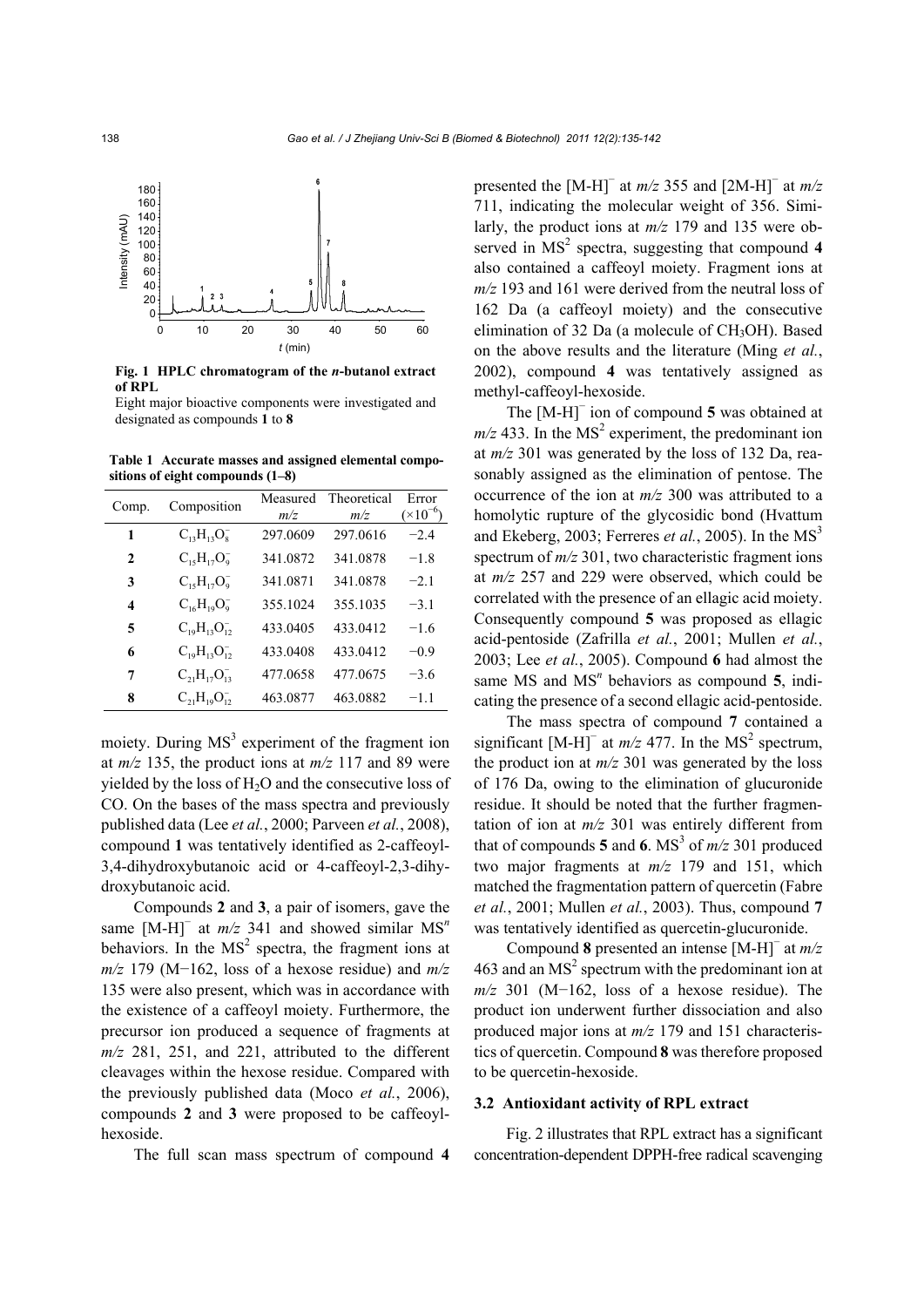action, with an  $IC_{50}$  value of (52.2 $\pm$ 0.9) μg/ml. Resveratrol as a positive control scavenged the DPPH radical with an IC<sub>50</sub> value of  $(35.3\pm1.2)$  μg/ml.



**Fig. 2 DPPH free radical scavenging activity of the**  *n***-butanol extract of RPL** 

Data are expressed as mean±SE calculated from three separate experiments

# **3.3 Effects of RPL extract on serum ALT and AST in CCl4-induced hepatic injury**

The effects of the *n*-butanol extract of RPL on serum enzymes ALT and AST were studied, and the results were summarized in Fig. 3. The administration of CCl4 to mice produced hepatotoxicity, which was demonstrated by a significant increase in the serum levels of ALT and AST in comparison with the normal control group (*P*<0.01). RPL extract and bifendate attenuated significantly (*P*<0.05 and *P*<0.01, respectively) the increased levels of the serum enzymes ALT and AST. The results show that RPL extract had significant hepatoprotective effects on liver injury induced by  $CCl<sub>4</sub>$  in mice.

# **3.4 Effects of RPL extract on hepatic SOD and MDA in CCl4-induced hepatic injury**

Results shown in Fig. 4 clearly reveal the effects of the *n*-butanol extract of RPL on hepatic SOD and MDA in CCl<sub>4</sub>-induced hepatic injury. Hepatic injury induced by  $CCl<sub>4</sub>$  caused a significant decrease in hepatic antioxidant enzyme SOD activity (*P*<0.01) and a significant increase in MDA content of liver tissues (*P*<0.01). Treatment with RPL extract significantly increased SOD activity towards the normal value (*P*<0.05) and markedly prevented the rise in MDA content  $(P<0.05)$ , thus demonstrating the significant protective effects of RPL extract on CCl4 induced hepatotoxicity in mice.



**Fig. 3 Effects of the** *n***-butanol extract of RPL on serum ALT and AST in CCl4-intoxicated mice** 

NC: normal control group; CC: CCl<sub>4</sub> control group; RT: RPL-treated group; BT: bifendate-treated group. Data are expressed as mean±SE calculated from three separate experiments. \*  $P<0.01$ , compared to the NC group; \*\*  $P<$ 0.05 and \*\*\**P*<0.01, compared to the CC group



**Fig. 4 Effects of the** *n***-butanol extract of RPL on hepatic SOD and MDA in CCl4-intoxicated mice**  NC: normal control group; CC: CCl<sub>4</sub> control group; RT:

RPL-treated group; BT: bifendate-treated group; NU: nitrite unit. Data are expressed as mean±SE calculated from three separate experiments. \* *<sup>P</sup>*<0.01, compared to the NC group; \*\* *P*<0.05, compared to the CC group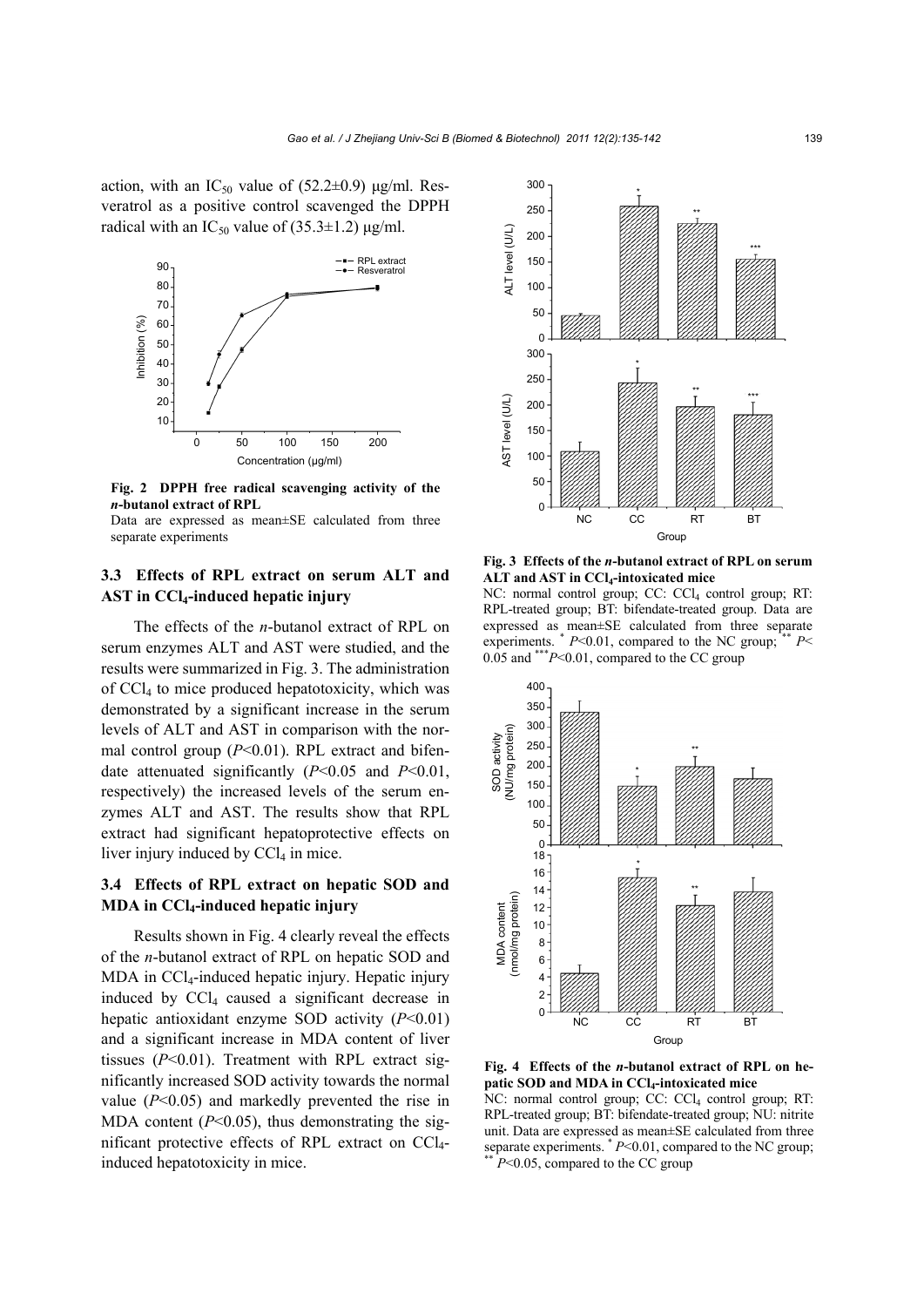#### **3.5 Histopathological observation**

The histology of the liver sections of normal control animals exhibited normal liver architecture with well-preserved cytoplasm, prominent nucleus, and radiately arranged hepatocytes around the central vein (Fig. 5a). The injection of  $CCl<sub>4</sub>$  induced ballooning degeneration, karyopyknosis, piecemeal necrosis, bridging necrosis, and loss of cellular boundaries, as shown in Fig. 5b. The hepatohistological changes induced by  $CCl<sub>4</sub>$  were markedly ameliorated by the treatment with RPL extract, which significantly reduced ballooning-degenerated hepatocytes and markedly decreased the necrosis area. Only spotty and focal necrosis was observed in the central area of hepatic lobule (Fig. 5c). Results indicate that RPL extract affords much stronger protection than the reference drug bifendate (Fig. 5d) in CCl4-induced acute hepatic injury.



Fig. 5 Sections of the livers of CCl<sub>4</sub>-treated mice **showing the central vein (CV) and hepatocytes (H&E staining; original magnification, 40×)**  (a) Normal control group; (b) CCl<sub>4</sub> control group; (c) RPL-

treated group; (d) Bifendate-treated group

## **4 Discussion**

As a hepatotoxic agent,  $CCl<sub>4</sub>$  has been extensively used in animal models to investigate chemicalinduced hepatic injury. The  $CCl_4$ -induced experimental damage resembles viral hepatitis histologically due to the formation of free radicals and the occurrence of lipid peroxidation in cellular and organelle membranes (Wu *et al.*, 2007). Toxicity begins with a highly reactive trichloromethyl free radical  $({}^{c}CCl_3)$ , which is further converted to trichloromethyl peroxyl radical (CCl<sub>3</sub>OO·), a classical form of reactive oxygen species (ROS), as the initiator of lipid peroxidation (Hsiao *et al.*, 2003; Jain *et al.*, 2008; Ranawat *et al.*, 2010). That is, excessive production of free radicals accelerates the peroxidative degradation of cellular membrane, leading to the breakdown of cell integrity and the leakages of ALT and AST. Consequently, the levels of serum ALT and AST are elevated. SOD and other antioxidant enzymes automatically form a mutually supportive team of defense against ROS (Gowri Shankar *et al.*, 2008). SOD activity being easily inhibited by lipid peroxides or ROS has been suggested (Hsiao *et al.*, 2003). Moreover, the increase of MDA content, as evident in our study, is suggestive of enhanced lipid peroxidation.

In our present work, treatment with the *n*-butanol extract of RPL significantly decreased the levels of ALT, AST, and MDA and increased the activity of SOD in mice intoxicated with CCl4, demonstrating that RPL extract has hepatoprotective effects on CCl4-induced liver injury. On the other hand, its potent scavenging activity on DPPH indicated that RPL extract perhaps acted as an efficient radical scavenger to ameliorate oxidative stress and inhibit the chain reaction of lipid peroxidation. Therefore, it appears that the free radical scavenging activity of RPL extract is considered to be responsible for its hepatoprotective effects on liver injury induced by  $CCl<sub>4</sub>$  in vivo.

Phytochemical analysis of the *n*-butanol extract of RPL by HPLC-MS/MS concluded that phenolic compounds could be the principal components of this extract. Previous studies have claimed that phenolic compounds have diverse pharmacological activities such as antioxidant, anti-inflammatory, and hepatoprotective activities (Oh *et al.*, 2004; Wu *et al.*, 2007; Ranawat *et al.*, 2010). RPL extract exhibited prominent antioxidant and hepatoprotective potential against CCl4-induced damage, in accordance with the description on the pharmacological properties of phenolic compounds in the aforementioned reports. Hence, phenolic compounds such as caffeic acid conjugates, ellagic acid glycosides, and flavonol glycosides may be the major bioactive constituents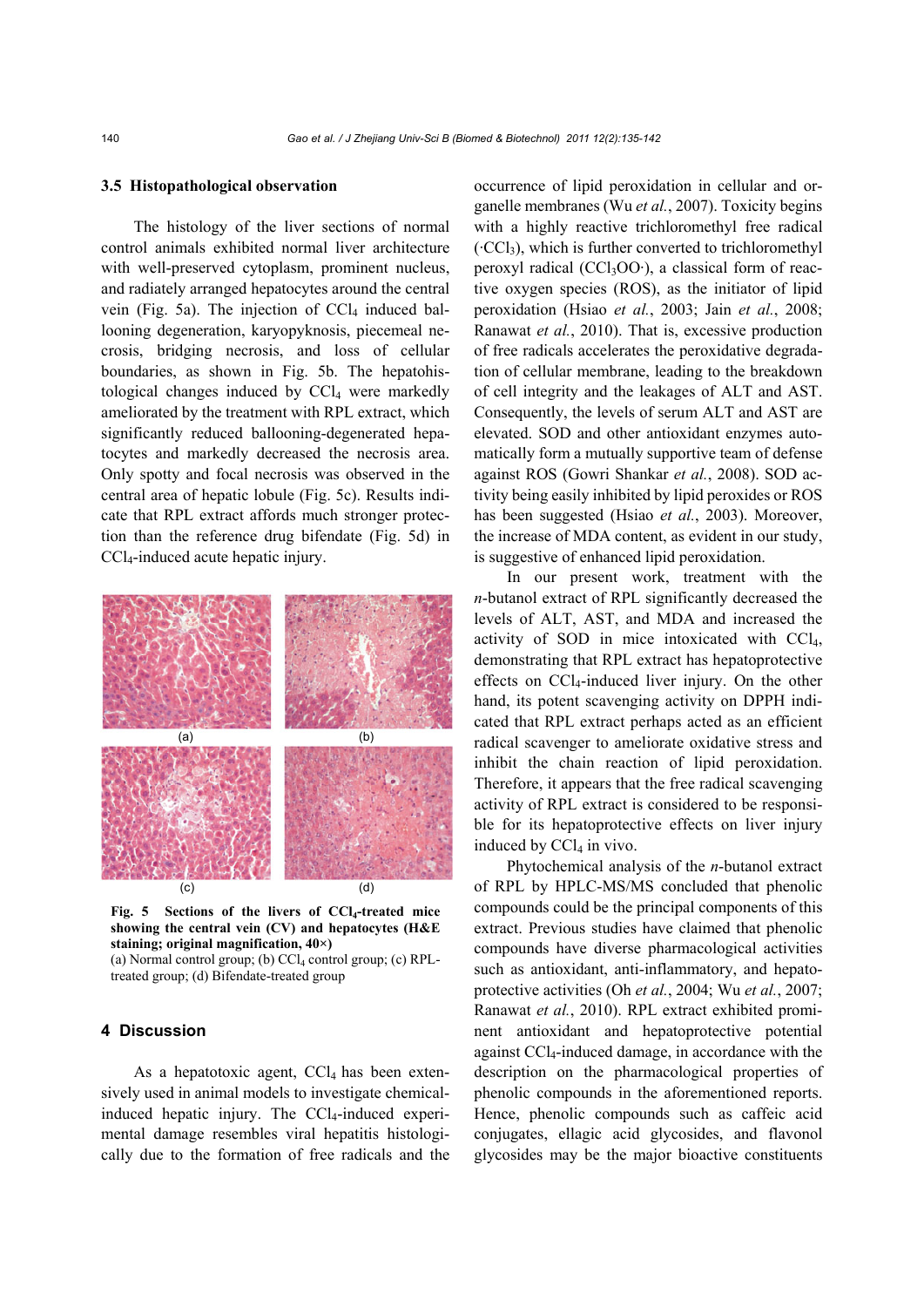responsible for antioxidant effects and hepatoprotection of RPL.

In conclusion, the hepatoprotective and antioxidant effects of RPL were evaluated for the first time. Our results demonstrated that RPL possessed significant protection against CCl<sub>4</sub>-induced hepatotoxicity, which was at least partly due to its antioxidant properties through scavenging free radicals to ameliorate oxidative stress and inhibit lipid peroxidation. Phytochemical analysis based on HPLC-MS/MS and offline FT-ICRMS indicated the presence of various phenolic compounds, which may contribute to the pharmacological activities of RPL.

## **References**

- Adnyana, I.K., Tezuka, Y., Banskota, A.H., Tran, K.Q., Kadota, S., 2001. Three new triterpenes from the seeds of *Combretum quadrangulare* and their hepatoprotective activity. *J. Nat. Prod.*, **64**(3):360-363. [doi:10.1021/ np000486x]
- Carmona, M., Sánchez, A.M., Ferreres, F., Zalacain, A., Tomás-Barberán, F., Alonso, G.L., 2007. Identification of the flavonoid fraction in saffron spice by LC/DAD/MS/ MS: comparative study of samples from different geographical origins. *Food Chem.*, **100**(2):445-450. [doi:10. 1016/j.foodchem.2005.09.065]
- Chen, J.J., Li, X.Y., Sun, C.R., Pan, Y.J., Schlunegger, U.P., 2008. Identification of polyoxypregnane glycosides from the stems of *Marsdenia tenacissima* by high-performance liquid chromatography/tandem mass spectrometry. *Talanta*, **77**(1):152-159. [doi:10.1016/j.talanta.2008.05.054]
- Compilation Group of Chinese Herbal Medicine Compilation, 1975. Chinese Herbal Medicine Compilation. People's Medical Publishing House, Beijing, China, p.512 (in Chinese).
- Deighton, N., Brennan, R., Finn, C., Davies, H.V., 2000. Antioxidant properties of domesticated and wild *Rubus* species. *J. Sci. Food Agric.*, **80**(9):1307-1313. [doi:10. 1002/1097-0010(200007)80:9<1307::AID-JSFA638>3.0.C O;2-P]
- Fabre, N., Rustan, I., de Hoffmann, E., Quetin-Leclercq, J., 2001. Determination of flavone, flavonol, and flavanone aglycones by negative ion liquid chromatography electrospray ion trap mass spectrometry. *J. Am. Soc. Mass Spectrom.*, **12**(6):707-715. [doi:10.1016/S1044-0305(01) 00226-4]
- Ferreres, F., Sousa, C., Justin, M., Valentão, P., Andrade, P.B., Llorach, R., Rodrigues, A., Seabra, R.M., Leitão, A., 2005. Characterisation of the phenolic profile of *Boerhaavia diffusa* L. by HPLC-PAD-MS/MS as a tool for quality control. *Phytochem. Anal.*, **16**(6):451-458. [doi: 10.1002/pca.869]
- Gowri Shankar, N.L., Manavalan, R., Venkappayya, D., David Raj, C., 2008. Hepatoprotective and antioxidant effects of *Commiphora berryi* (Arn) Engl bark extract against CCl4-

induced oxidative damage in rats. *Food Chem. Toxicol.*, **46**(9):3182-3185. [doi:10.1016/j.fct.2008.07.010]

- He, S., Wu, B., Pan, Y.J., Jiang, L.Y., 2008. Stilbene oligomers from *Parthenocissus laetevirens*: isolation, biomimetic synthesis, absolute configuration, and implication of antioxidative defense system in the plant. *J. Org. Chem.*, **73**(14):5233-5241. [doi:10.1021/jo8001112]
- Hollecker, L., Pinna, M., Filippino, G., Scrugli, S., Pinna, B., Argiolas, F., Murru, M., 2009. Simultaneous determination of polyphenolic compounds in red and white grapes grown in Sardinia by high performance liquid chromatography-electron spray ionisation-mass spectrometry. *J. Chromatogr. A*, **1216**(15):3402-3408. [doi:10.1016/j. chroma.2009.02.010]
- Hsiao, G., Shen, M.Y., Lin, K.H., Lan, M.H., Wu, L.Y., Chou, D.S., Lin, C.H., Su, C.H., Sheu, J.R., 2003. Antioxidative and hepatoprotective effects of *Antrodia camphorata* extract. *J. Agric. Food Chem.*, **51**(11):3302-3308. [doi:10. 1021/jf021159t]
- Huang, B., Ban, X.Q., He, J.S., Tong, J., Tian, J., Wang, Y.W., 2010. Hepatoprotective and antioxidant activity of ethanolic extracts of edible lotus (*Nelumbo nucifera* Gaertn.) leaves. *Food Chem.*, **120**(3):873-878. [doi:10.1016/j. foodchem.2009.11.020]
- Huang, X., Liu, Y., Song, F.R., Liu, Z.Q., Liu, S.Y., 2009. Studies on principal components and antioxidant activity of different Radix Astragali samples using highperformance liquid chromatography/electrospray ionization multiple-stage tandem mass spectrometry. *Talanta*, **78**(3):1090-1101. [doi:10.1016/j.talanta.2009.01.021]
- Hvattum, E., Ekeberg, D., 2003. Study of the collision-induced radical cleavage of flavonoid glycosides using negative electrospray ionization tandem quadrupole mass spectrometry. *J. Mass Spectrom.*, **38**(1):43-49. [doi:10.1002/ jms.398]
- Jain, A., Soni, M., Deb, L., Jain, A., Rout, S.P., Gupta, V.B., Krishna, K.L., 2008. Antioxidant and hepatoprotective activity of ethanolic and aqueous extracts of *Momordica dioica* Roxb. leaves. *J. Ethnopharmacol.*, **115**(1):61-66. [doi:10.1016/j.jep.2007.09.009]
- Jin, Y.S., Sa, J.H., Shim, T.H., Rhee, H.I., Wang, M.H., 2005. Hepatoprotective and antioxidant effects of *Morus bombycis* Koidzumi on CCl4-induced liver damage. *Biochem. Biophys. Res. Commun.*, **329**(3):991-995. [doi:10.1016/ j.bbrc.2005.02.076]
- Lee, D., Kang, S.J., Lee, S.H., Ro, J., Lee, K., Kinghorn, A.D., 2000. Phenolic compounds from the leaves of *Cornus controversa*. *Phytochemistry*, **53**(3):405-407. [doi:10. 1016/S0031-9422(99)00502-6]
- Lee, J.H., Johnson, J.V., Talcott, S.T., 2005. Identification of ellagic acid conjugates and other polyphenolics in muscadine grapes by HPLC-ESI-MS. *J. Agric. Food Chem.*, **53**(15):6003-6010. [doi:10.1021/jf050468r]
- Luo, X.D., Basile, M.J., Kennelly, E.J., 2002. Polyphenolic antioxidants from the fruits of *Chrysophyllum cainito* L. (Star Apple). *J. Agric. Food Chem.*, **50**(6):1379-1382. [doi:10.1021/jf011178n]